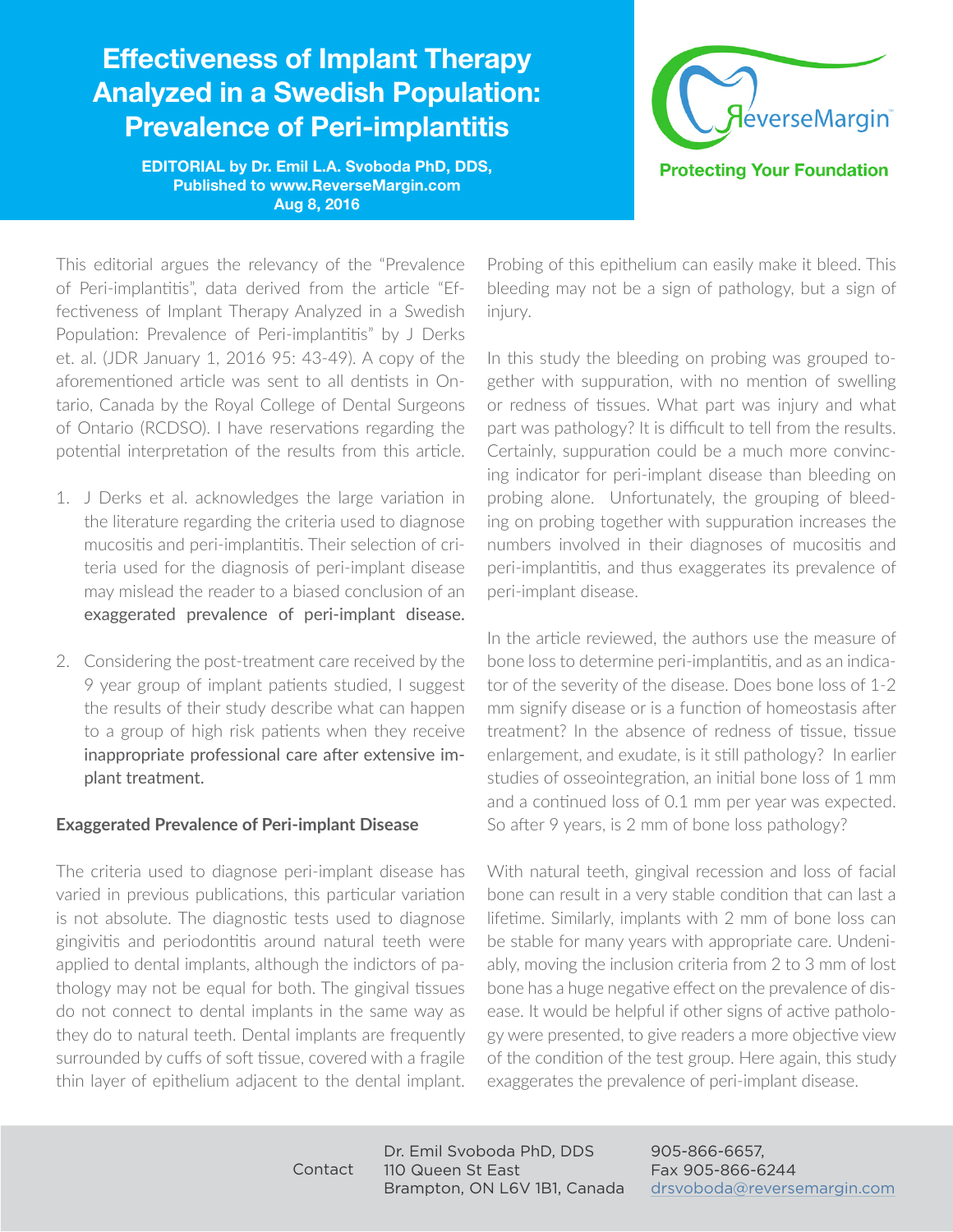This study reports peri-implant disease at the patient level. The patients in the sample group had an average number of dental implants that was almost double of my patient base. This increased number of implants per patient increases the frequency of patients with peri-implant disease alone. I would suggest that if we study the prevalence of periodontitis in the natural dentition on the patient level, the prevalence would be very high. In fact, it is common for healthy patients, with no signs of inflammation, to have a 5 mm pocket around one on their teeth. That would translate into an almost 100% periodontitis rate on the patient level. These statistics are not only highly disconcerting, but hardly useful.

When we compare the incidence of periodontitis with the incidence of peri-implant disease on a patient level, perhaps the peri-implant disease levels might look more encouraging. I am satisfied that the investigators also tabulated the result at the implant level. This gives a better indication of the prevalence of peri-implant disease. Considering the diagnosis issues mentioned above and the aftercare issue that is discussed below, treatment with dental implants is developing into a much safer process.

#### **Inappropriate Professional Care**

The above article reports that 80% of the patient group studied had regular recalls on an annual basis and that about 20% had irregular care or missing data. Also, there are no details about what was done at the recall visits over the 9 years of the study. The average number of implants per patient was approximately 4, 20% of the patients were smokers, and 24% were diagnosed with periodontitis on remaining teeth.

With many failed teeth, multiple implants, a large percentage of smokers (20%), and a large percentage of periodontitis (24%), this group of patients should be considered to have a high risk for developing peri-implant disease. In this high risk group of patients, with treatment worth thousands of dollars, I would say that an annual recall frequency or less, is both an insufficient and imprudent post-treatment recall protocol. Do you agree? In my professional opinion, the periodontitis group (24%) alone would benefit from a 3 month recall protocol to help stabilize their condition.

About 18% of the patients studied had their prosthetics cemented intra-orally. If this group of patients displayed signs of mucositis, according to the study by Wilson (2009)1, at least 74% of these mucositis cases could have been normalized by removal of residual subgingival cement. There is no indication if anyone attempted to prevent the progress of mucositis to peri-implantitis by the removal of residual subgingival cement. A more comprehensive post-treatment protocol might have diagnosed the problem and initiated effective treatment. Removal of the residual subgingival cement would have reduced the reported mucositis and peri-implantitis rates.

The rest of the peri-implant disease cases were attributed to patients who had their prosthetics installed by the screw-in technique (82% of cases). It may be difficult to reduce peri-implant disease that results from a misfit at the implant-abutment junction. How do you fix that? Perhaps through surgery and frequent scaling the clinician could have changed the peri-implant environment. Perhaps this process could have resulted in making the implant-abutment connection "less-subgingival", and thus aided the patient's ability to maintain and tolerate the implant-abutment misfit better. It may be better to try to understand and prevent this "misfit problem" in the first place.

Considering the misfit of the implant-abutment connection is a problem inherent to the screw-in installation technique.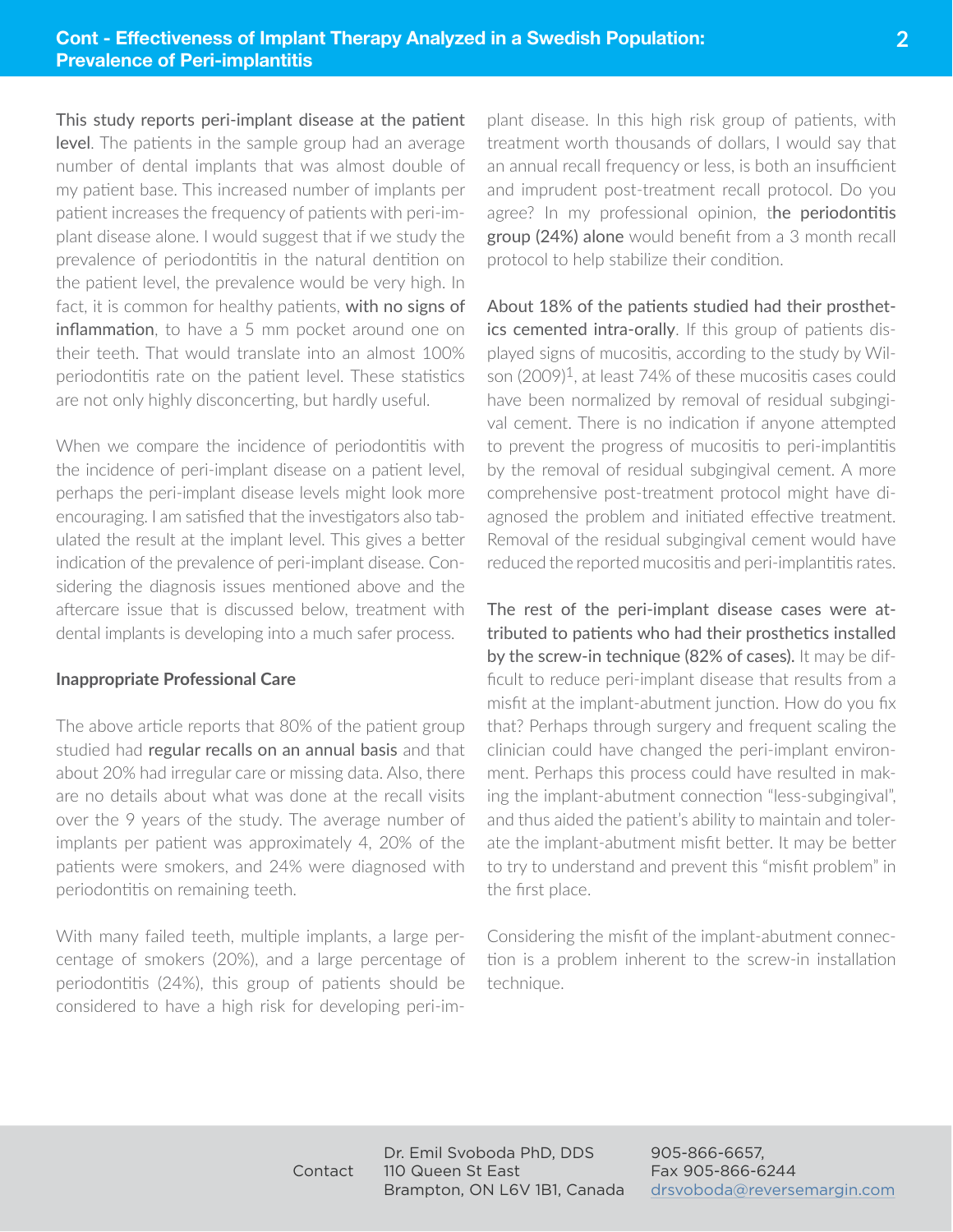### **Further Discussion**

After 34 years practicing wet-fingered dentistry, I have spent the last 4 years focusing on the iatrogenic causes of peri-implant disease. The information presented, promises to help the clinician mitigate some of the problems related to current prosthesis installation techniques. Now, more than ever, our industry must be actively using preventative measures to reduce the incidence of peri-implant disease. The current prosthesis installation techniques are not working as well as we all had wished.

My work suggests that we can now optimize the fit of the implant-abutment connection and prevent residual subgingival cement. This alone promises to reduce iatrogenic complications by 60%, as extrapolated from the results of Wilson 2009.1

It is clear that the installation of the abutment onto its retaining implant, prior to attaching the prosthesis, is necessary for optimizing the implant-abutment connection. This process is already inherent to the cement-in prosthesis installation technique. However, now we can also accomplish this feat through the "Svoboda Modification" of the current screw-in prosthesis installation technique. This promises to prevent iatrogenic complications related to the implant-abutment misfit, which is inherent to the current screw-in installation technique.

Our patients deserve safer treatment and I'm concerned that the dental implant industry will suffer if our patients begin to reject this excellent treatment modality. We need to implement the suggested changes as soon as possible to help reduce peri-implant disease and to maintain the trust from the patients we service.

Peri-implant disease can be very costly to treat, but the iatrogenic component is now

preventable by a few changes in abutment-prosthesis design and installation process. First, it is necessary to install abutments onto their retaining implants prior to attaching the prosthesis. This process prevents the iatrogenic component of the implant-abutment misfit. Therefore optimizing the mechanical fit and stability of this subgingival joint, and reducing the biological consequences related to its misfit.

**3**

Second, it is necessary to fit, adjust, and cement the prosthesis into place over the abutments. Using an intra-oral cementation technique to control the flow and location of excess cement, for easier detection and removal, is key.

I have found through my own extensive research a more effective process, and design to prevent the incidence of both residual subgingival cement, and cement voids under the prosthesis. The results of my study on safer cementation techniques can be found here (We can hyper link it to the "Safer Cementation…" article, or hyperlink it to any page you choose from Reverse Margin).

In addition to a safer installation technique, that both prevents the implant-abutment misfit and controls excess cement, I customize my "after implant-treatment care program" to suit the individual needs of the patient. I usually recommend a recall frequency of 3 months to optimize home care, and to detect and treat the early manifestation of the peri-implant disease process. This recall frequency has a much better chance of protecting the patient's investment in their oral health. I might vary this after-treatment-care program to accommodate specific patient risk factors, but I would apply this protocol to all of the 4 or more implant treatment cases reported in this study. A less frequent recall protocol would be, in my professional opinion, inappropriate. An ounce of prevention is worth a pound of cure.